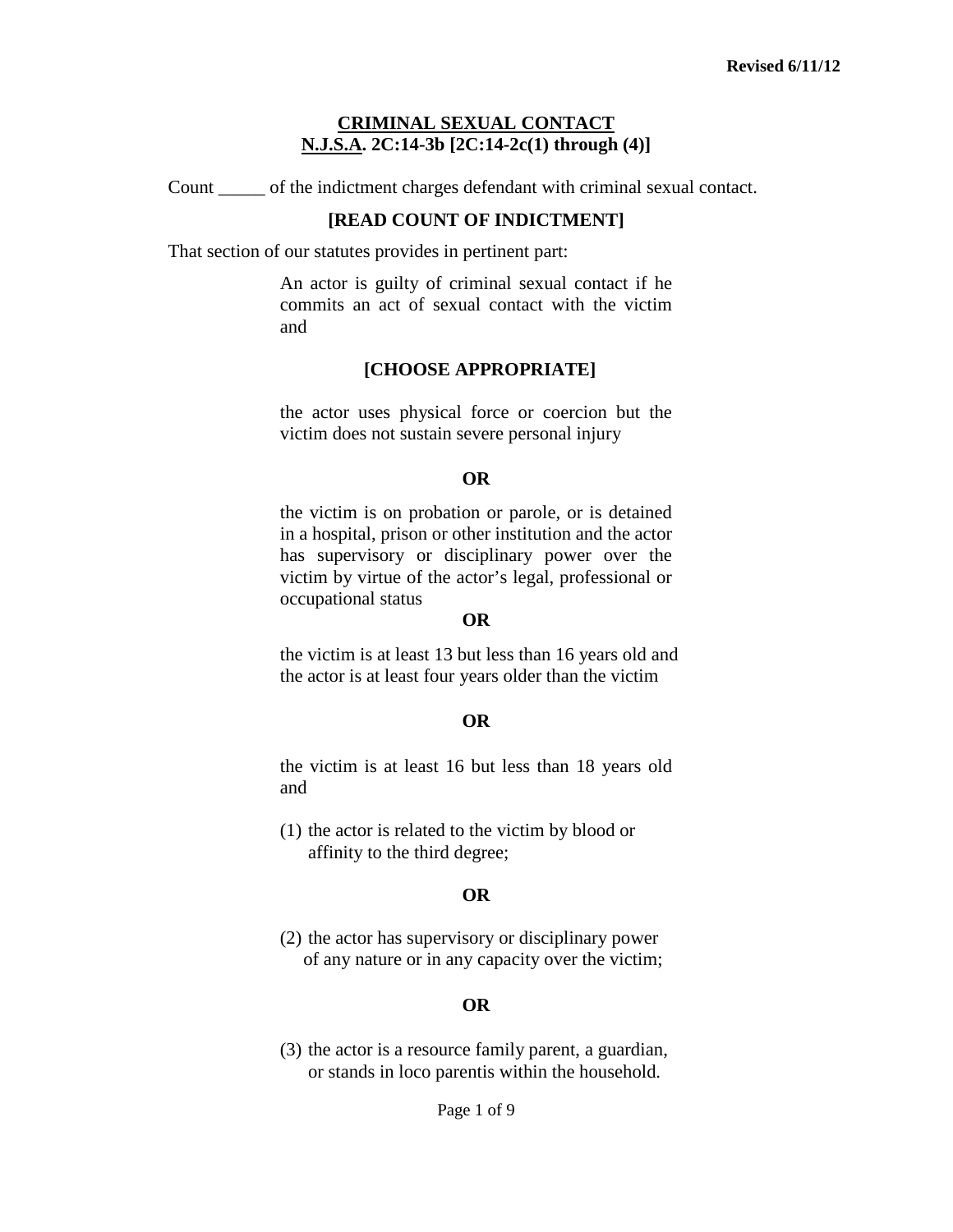In order to convict defendant of this charge, the State must prove the following elements beyond a reasonable doubt:

(1) That defendant purposely committed an act of sexual contact with another person;

## **OR**

(1) That defendant purposely committed an act of sexual contact by touching himself/herself and the touching was in the view of **(name of victim)** who defendant knew was present;

# **[CHOOSE APPROPRIATE]**

(2) That defendant used physical force or coercion but the victim did not sustain severe personal injury.

## **OR**

(2) That the victim was [on probation] [on parole] detained in a [hospital] [prison] [institution] and the actor had [supervisory] [disciplinary] power over the victim by virtue of the defendant's legal, professional or occupational status.

## **OR**

(2) That the victim is at least 13 but less than 16 and the defendant is at least four years older than the victim.

## **OR**

- (2) That the victim was at least 16 but less than 18 years old and
	- (1) the defendant is related to the victim by blood or affinity to the first, second or third degree.<sup>[1](#page-0-0)</sup>

## **OR**

(2) the defendant had [supervisory] [disciplinary]power of any nature or in any capacity over the victim.

<span id="page-1-0"></span> $\frac{1}{1}$ <sup>1</sup> First degree--parents and children; Second degree--grandparents, grandchildren, brothers and sisters; Third degree--uncles, aunts, nieces, nephews, great grandparents, great grandchildren. See generally, Smith v. Gaines, 36 N.J. Eq. 297 (E. & A. 1882).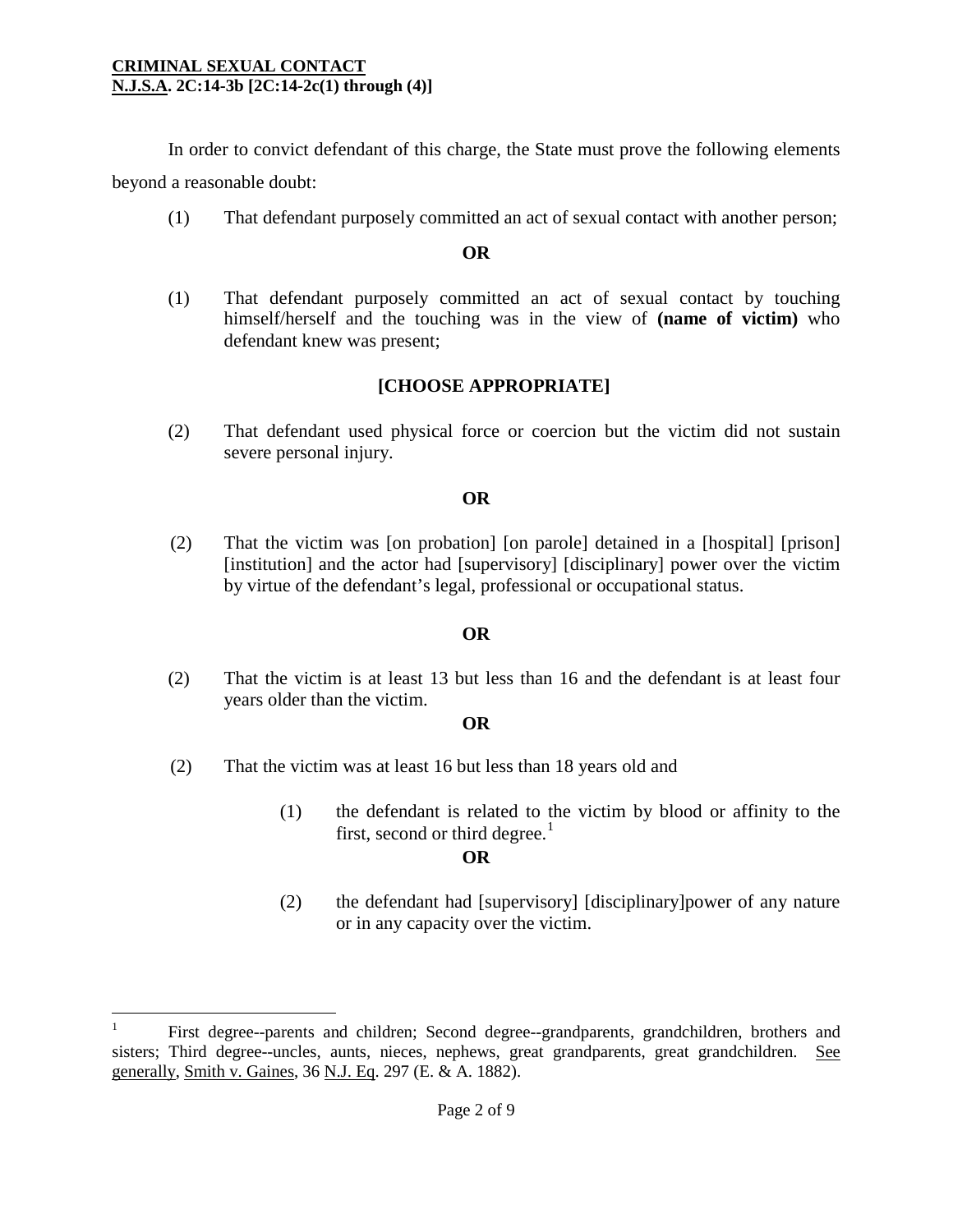### **OR**

(3) the defendant is a resource family parent, a guardian or stands in loco parentis within the household.

The first element that the State must prove beyond a reasonable doubt is that defendant purposely committed an act of sexual contact with **(name of victim)**.

Sexual contact means an intentional touching by **(name of victim)** or by the defendant, either directly or through clothing, of **(name of victim's)** or defendant's intimate parts for the purpose of degrading or humiliating **(name of victim)** or sexually arousing or gratifying defendant.

Intimate parts means **[CHOOSE APPROPRIATE]** sexual organs, genital area, anal area, inner thigh, groin, buttock or breast of a person.

To find that defendant committed an act of criminal sexual contact, you must find beyond a reasonable doubt both that the touching was intentional and that it was done with the purpose of degrading or humiliating **(name of victim)** or sexually arousing or gratifying the defendant.

Intentional means purposeful. A person acts purposely with respect to the nature of his/her conduct or a result thereof if it is his/her conscious object to engage in conduct of that nature or to cause such a result. A person acts purposely with respect to the attendant circumstances if he/she is aware of the existence of such circumstances or believes or hopes that they exist.

#### **[WHEN DEFENDANT IS CHARGED WITH TOUCHING HIMSLEF/HERSELF,**

**ADD THE FOLLOWING:** The State must prove beyond a reasonable doubt that the touching was in view of the victim whom the defendant knew to be present.<sup>[2](#page-1-0)</sup> The State is not required to prove that **(name of victim)** actually observed or witnessed the alleged sexual contact. Rather, the State must prove that the alleged sexual contact occurred in the view of **(name of victim)**. "Field of vision" is not limited to the visual direction in which the alleged victim is focused upon at the particular time when the alleged sexual contact is said to have occurred. Field of vision

<span id="page-2-0"></span> $\overline{2}$ 

State v. Zeidell, 154 N.J. 417 (1998).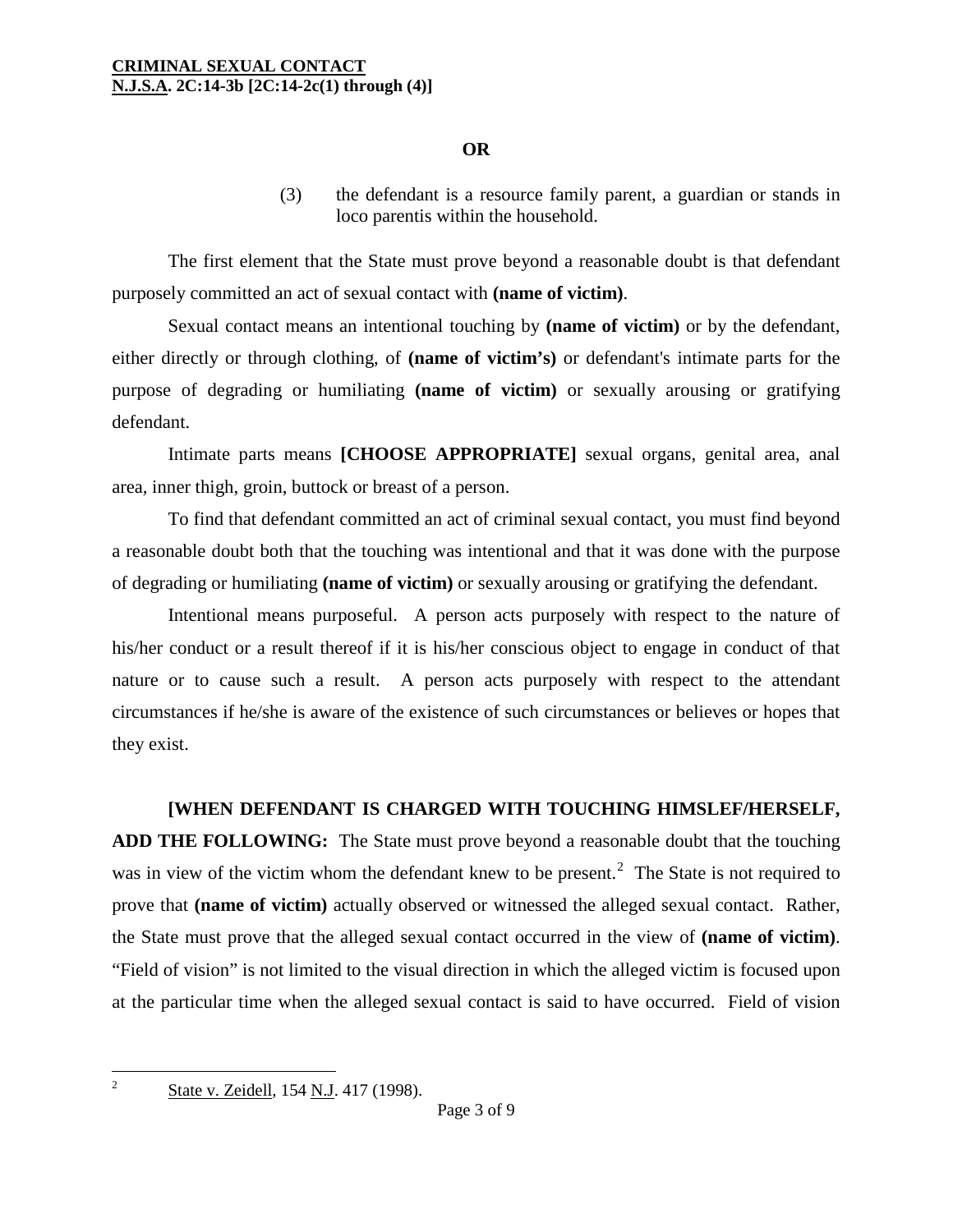includes the areas that (name of victim) was capable of viewing.<sup>[3](#page-2-0)</sup> The State must prove beyond a reasonable doubt that **(name of victim)** was present.

A person acts knowingly with respect to the nature of his/her conduct or the attendant circumstances if he/she is aware that the conduct is of that nature or that such circumstances exist or the person is aware of a high probability of their existence. A person acts knowingly with respect to a result of the conduct if he/she is aware that it is practically certain that the conduct will cause a result. "Knowing," "with knowledge," or equivalent terms have the same meaning.

Purpose [and knowledge] is/are [a] condition[s] of the mind. [It] [They] cannot be seen. Often, [it] [they] can only be determined by inference from defendant's conduct, words or acts. A state of mind is rarely susceptible of direct proof but must ordinarily be inferred from the facts. Therefore, it is not necessary that the State produce witnesses to testify that an accused said that he/she had a certain state of mind when he/she did a particular thing. It is within your power to find that such proof has been furnished beyond a reasonable doubt by inference which may arise from the nature of his/her acts and conduct and from all he/she said and did at the particular time and place and from all surrounding circumstances established by the evidence.

Here, the State alleges that defendant committed an act of sexual contact by **(describe conduct alleged).**

The second element that the State must prove beyond a reasonable doubt is that:

## **[CHOOSE APPROPRIATE]**

Defendant used physical force or coercion but the victim did not sustain severe personal injury.<sup>[4](#page-3-0)</sup> Physical force is defined as the commission of the act of sexual contact without the victim's freely and affirmatively given permission to the specific act of contact alleged to have occurred. You must decide whether the defendant's alleged act of contact was undertaken in circumstances that led the defendant reasonably to believe that the victim had freely given affirmative permission to the specific act of sexual contact. Simply put, affirmatively given

 $\overline{3}$  $\frac{3}{4}$  State v. Breitweiser, 373 <u>N.J. Super</u>. 271, 276, 286-87 (App. Div. 2004).

<span id="page-3-1"></span><span id="page-3-0"></span>Note that where a defendant's sexual contact is with his own intimate parts in view of an adult victim, a conviction on a charge of criminal sexual contact requires proof of physical force or coercion beyond defendant's act of touching himself; in the absence of such evidence of force or coercion, defendant's conduct may constitute the lesser included offense of lewdness. State v. Lee, 417 N.J. Super. 219 (App. Div. 2010), certif. denied, 206 N.J. 64 (2011). In an appropriate case, the court must (1) decide which charge(s) to submit to the jury and (2) tailor its instructions accordingly.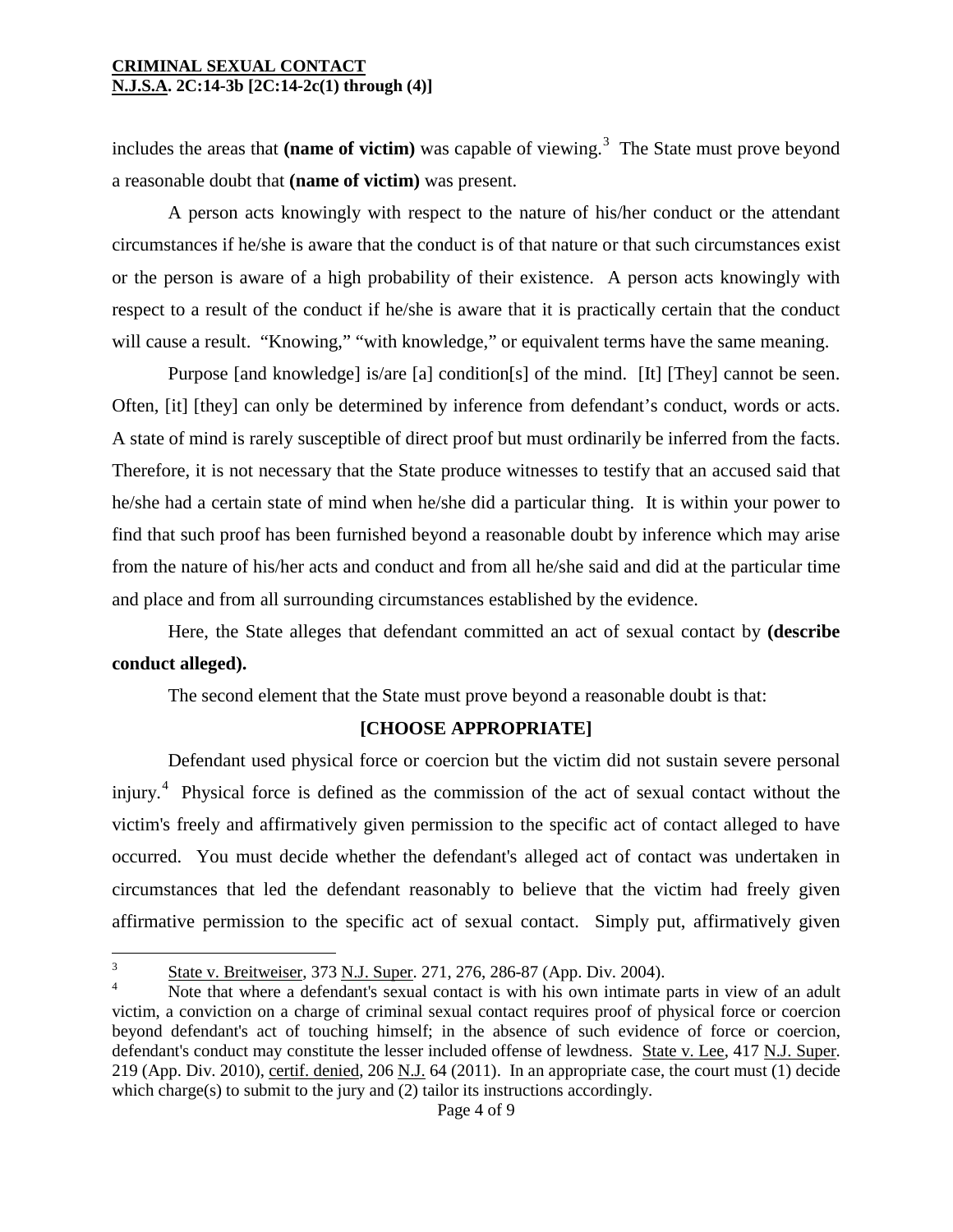permission means the victim did or said something which would lead a reasonable person to believe (he/she) was agreeing to engage in the act of sexual contact, and freely given permission means the victim agreed of (his/her) own free will to engage in the act of sexual contact. Freely and affirmatively given permission can be indicated either through words or through actions that, when viewed in the light of all the surrounding circumstances, would demonstrate to a reasonable person that affirmative and freely given permission for the specific act of sexual contact had been given.

Persons need not, of course, expressly announce their consent to engage in an act of sexual intercourse for there to be affirmative permission. Permission to engage in an act of sexual contact can be and indeed often is indicated through physical actions rather than words. Permission is demonstrated when the evidence, in whatever form, is sufficient to demonstrate that a reasonable person would have believed that the alleged victim had affirmatively and freely given authorization to the act.

Proof that the act of sexual contact occurred without the victim's permission can be based on evidence of conduct or words in light of surrounding circumstances, and must demonstrate beyond a reasonable doubt that a reasonable person would not have believed that there was affirmative and freely given permission. If there is evidence to suggest that the defendant reasonably believed that such permission had been given, the State must demonstrate either that the defendant did not actually believe that such permission had been freely given, or that such a belief was unreasonable under all of the circumstances. In determining the reasonableness of defendant's belief that the victim had freely given affirmative permission, you must keep in mind that the law places no burden on the alleged victim to have expressed non-consent or to have denied permission. You should not speculate as to what the alleged victim thought or desired or why (he/she) did not resist or protest. The State is not required to prove that the victim resisted, or resisted to the utmost or reasonably resisted the sexual contact.[5](#page-3-1)

To find that the defendant used coercion, you must find that defendant, with the purpose, that is, with the conscious object, to unlawfully restrict **(name of victim)** freedom of action to

<span id="page-4-0"></span> $\tilde{\mathcal{L}}$ <sup>5</sup> N.J.S.A. 2C:14-5a.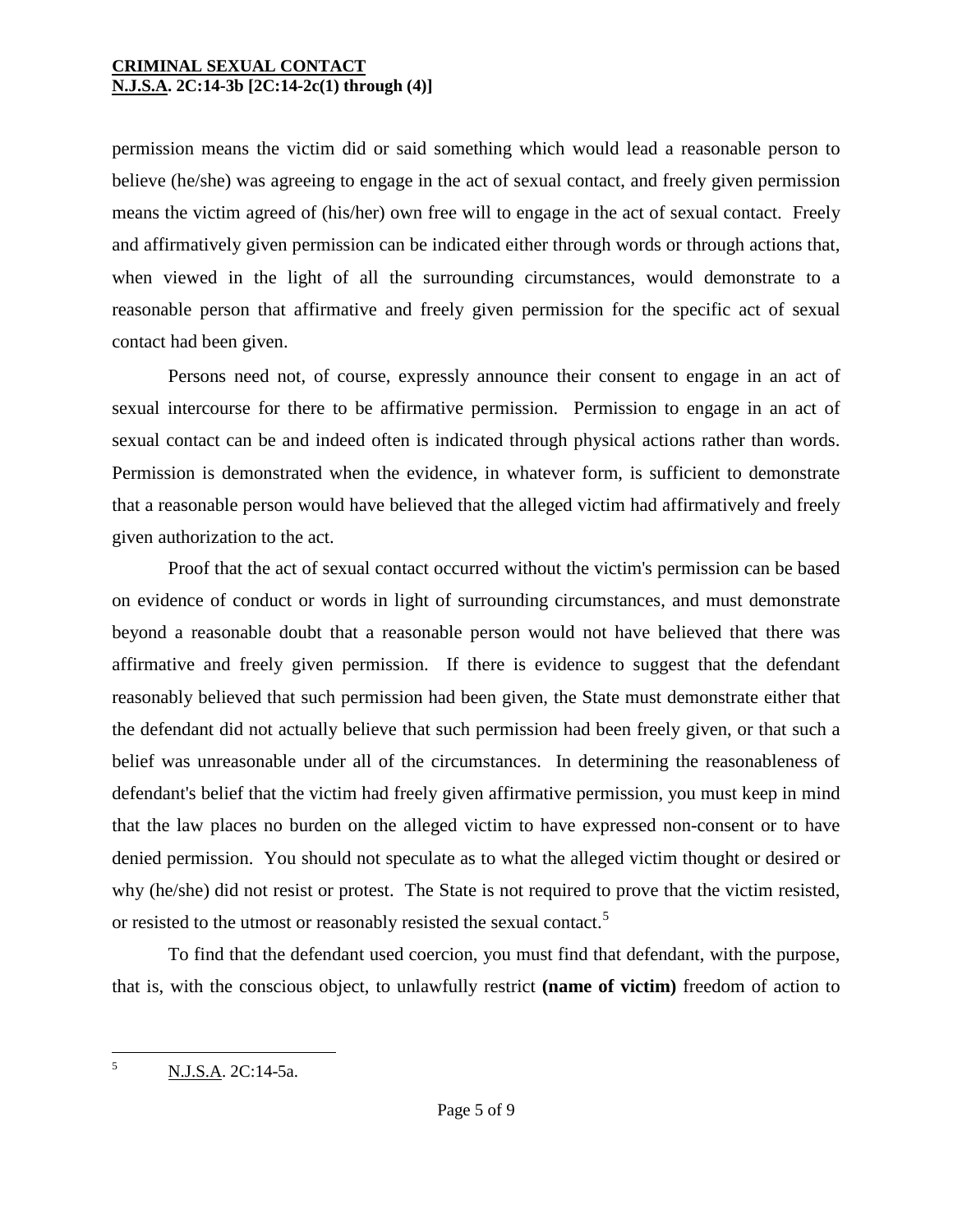engage in or refrain from engaging in the act of sexual contact, threatened to:<sup>[6](#page-4-0)</sup>

## **[Charge applicable language**]

- (1) inflict bodily injury on anyone or any other offense;
- (2) accuse anyone of an offense;
- (3) expose any secret which would tend to subject any person to hatred, contempt or ridicule, or to impair his or her credit or business repute;
- (4) take or withhold action as an official, or cause an official to take or withhold action;
- (5) testify or provide information or withhold testimony or information with respect to another's legal claim or defense; or
- (6) perform any other act which would not in itself substantially benefit the actor but which is calculated to substantially harm another person with respect to his or her health, safety, business, calling, career, financial condition, reputation or personal relationships.

In other words, to find that the defendant used coercion, you must find that the defendant's purpose, that is, conscious object, was to compel **(name of victim)** to engage in an act of sexual contact by threatening (him/her). Severe personal injury means severe bodily injury, disfigurement, disease, incapacitating mental anguish or chronic pain.<sup>[7](#page-5-0)</sup>

## **OR**

The victim was on probation or parole, or was detained in a hospital, prison or other institution and the actor had supervisory or disciplinary power over the victim by virtue of the defendant's legal, professional or occupational status. In this case, the State alleges that defendant had [supervisory] [disciplinary] power over **(name of victim)** because of defendant's status as **(insert allegation).** In determining whether defendant had [supervisory] [disciplinary] power over **(name of victim),** you must examine the entire context of the relationship between

<span id="page-5-1"></span><sup>6</sup>  $\frac{6}{7}$  See N.J.S.A. 2C:14-1j and 2C:13-5.

<span id="page-5-0"></span>N.J.S.A. 2C:14-1f.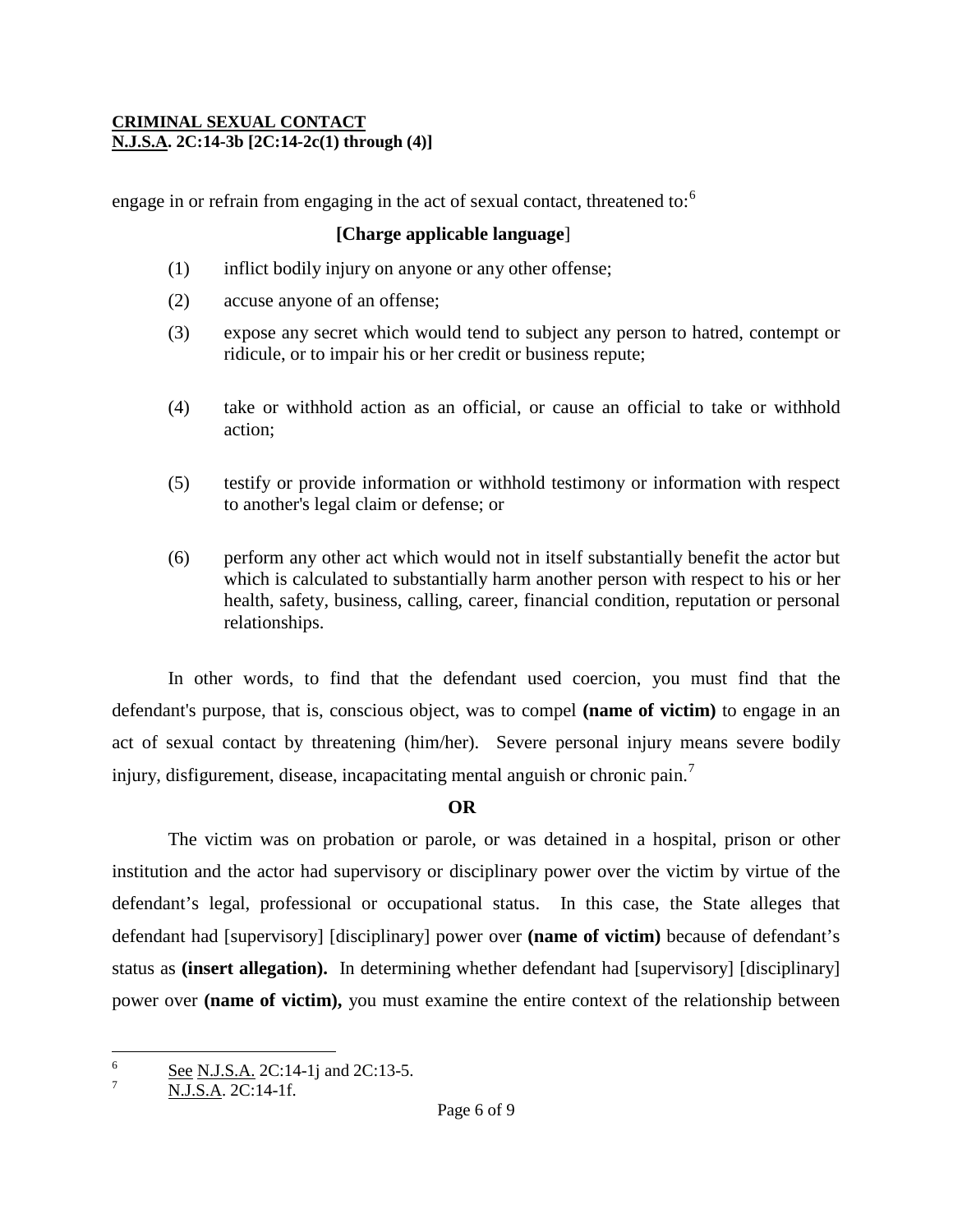the defendant and **(name of victim).** To do so, you should consider the nature of the relationship between the defendant and the victim and whether the relationship was so unequal as to vest [supervisory] [disciplinary] power in the defendant. Among the factors you may consider are whether there was a significant disparity in ages and/or maturity level between the defendant and victim, whether the defendant offered advice and guidance to the **(name of victim)** on questions and issues outside the defendant's role as  $\qquad \qquad$  and the power or ability of the defendant to affect the (name of victim) future participation or success.<sup>[8](#page-5-1)</sup>

## **OR**

**(Name of victim)** was at least 13 but less than 16 years old and defendant was at least four years older than (he/she). The State must prove only the age of the **(name of victim)** at the time of the offense beyond a reasonable doubt. It does not have to prove that defendant knew or reasonably should have known that **(name of victim)** was between 13 and 16 years old.[9](#page-6-0)

### **OR**

**(Name of victim)** was at least 16 but less than 18 years old and

## **(Choose appropriate)**

- (1) defendant is related to **(name of victim)** by blood or affinity to the first, second or third degree. Here, the State alleges that defendant is **(name of victim) (type of relationship)**. The State must prove only the age of the **(name of victim)** at the time of the offense beyond a reasonable doubt. It does not have to prove that defendant knew or reasonably should have known that **(name of victim)** was at least 16 but less than 18 years old.<sup>[10](#page-6-1)</sup>
- (2) defendant had [supervisory] [disciplinary] power of any nature or in any capacity over **(name of victim)**. In determining whether defendant had [supervisory] [disciplinary] power over **(name of victim)**, you must examine the entire context

<span id="page-6-2"></span> $\overline{a}$ 

These factors are suggested by State v. Buscham, 360 N.J. Super. 346, 362 (App. Div. 2003), where the issue was defendant's role as a coach. The parties should identify factors in their particular case which would be significant for the jury to consider in determining whether the defendant had supervisory or disciplinary power over the victim.

<span id="page-6-0"></span> $\frac{9}{10}$  State v. Perez, 177 N.J. 540, 555 (2003); N.J.S.A. 2C:14-5c.

<span id="page-6-1"></span>State v. Perez, 177 N.J. 540, 555 (2003); N.J.S.A. 2C:14-5c.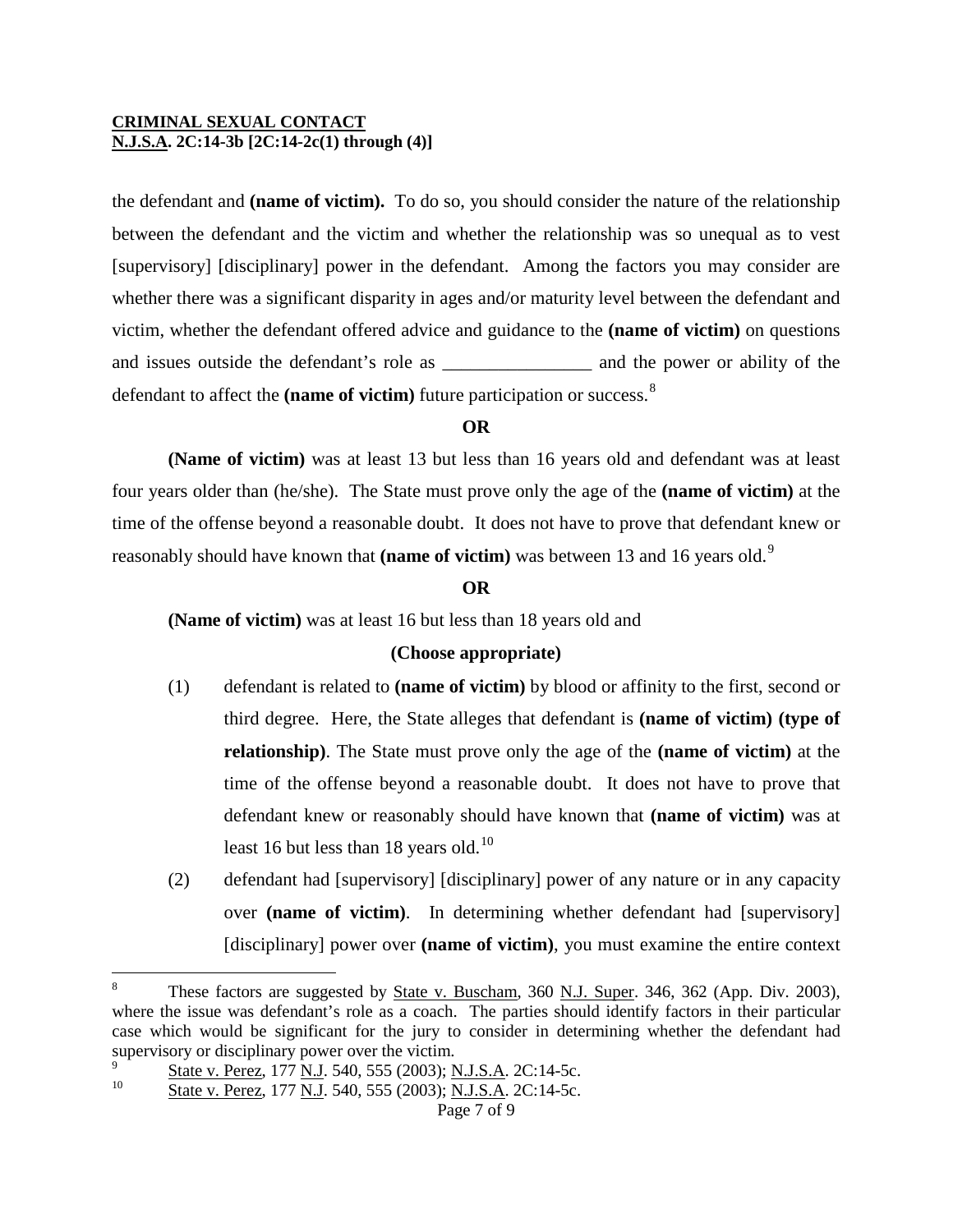of the relationship between the defendant and **(name of victim)**. To do so, you should consider the nature of the relationship between the defendant and the victim and whether the relationship was so unequal as to vest [supervisory] [disciplinary] power in the defendant. Among the factors you may consider are whether there was a significant disparity in ages and/or maturity level between the defendant and victim, whether the defendant offered advice and guidance to the **(name of victim)** on questions and issues outside the defendant's role as \_\_\_\_\_\_\_\_\_\_\_\_\_\_\_\_\_ and the power or ability of the defendant to affect the **(name of victim**) future participation or success.<sup>11</sup> The State must prove only the age of the **(name of victim)** at the time of the offense beyond a reasonable doubt. It does not have to prove that defendant knew or reasonably should have known that **(name of victim)** was at least 16 but less than 18 years old.<sup>[12](#page-7-0)</sup>

(3) Defendant is a [resource family parent] [guardian] [stands in loco parentis within the household] of the **(name of victim)**.

Defendant is a [resource family parent], [guardian] [stands in loco parentis within the household] of **(name of victim)**. "Resource family parent" means any person other than a natural or adoptive parent with whom a child in the care, custody or guardianship of the Department of Children and Families is placed by the department, or with its approval, for care, and shall include any person with whom a child is placed by the Division of Youth and Family Services for the purpose of adoption until the adoption is finalized.<sup>[13](#page-7-1)</sup>

An in loco parentis relationship occurs when a person acts as a temporary guardian or caregiver of a child, taking on all or some of the responsibilities of a parent. Among the factors

 $11\,$ Note that where a defendant's sexual contact is with his own intimate parts in view of an adult victim, a conviction on a charge of criminal sexual contact requires proof of physical force or coercion beyond defendant's act of touching himself; in the absence of such evidence of force or coercion, defendant's conduct may constitute the lesser included offense of lewdness. State v. Lee, 417 N.J. Super. 219 (App. Div. 2010), certif. denied, 206 N.J. 64 (2011). In an appropriate case, the court must (1) decide which charge(s) to submit to the jury and (2) tailor its instructions accordingly.

<span id="page-7-2"></span><span id="page-7-1"></span><span id="page-7-0"></span> $\frac{12}{13}$  State v. Perez, 177 N.J. 540, 555 (2003); N.J.S.A. 2C:14-5c.

<sup>13</sup> N.J.S.A. 30:4C-26.4.